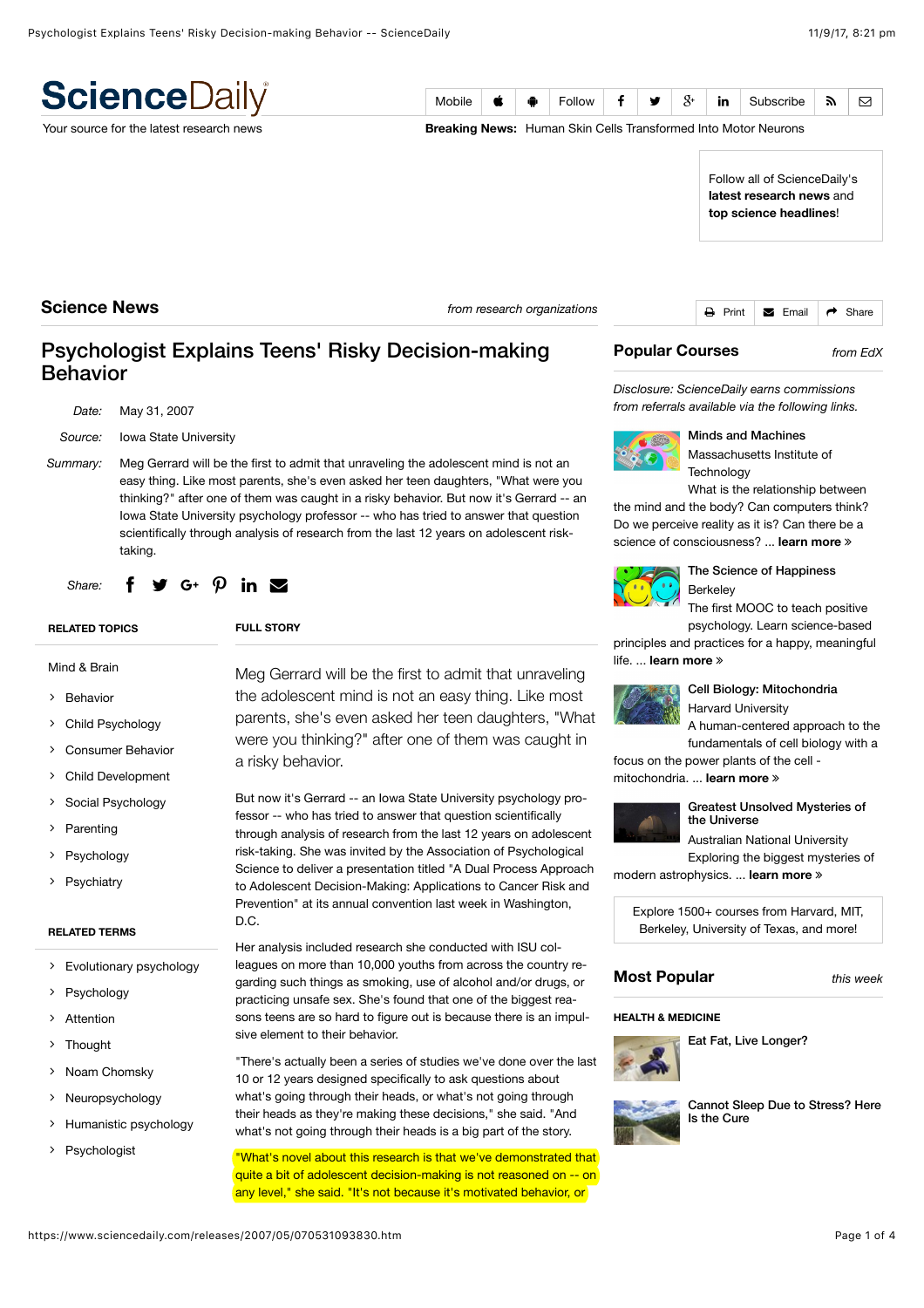### they've thought about how much they want to do it. It's because they just do it."

Her presentation detailed two ways humans process information to make decisions -- a more reasoned path that leads to intention to engage in a behavior; or a more intuitive path that leads to an openness or willingness to engage in a behavior. These two modes are always active in everybody, but a situation may lead an adolescent in one direction or another. Some people are more prone to operate in a more reasoned fashion, while others are more impulsive.

According to Gerrard, prior research on adolescent risk-taking be‐ havior has treated teens like adults and assumed that they make reasoned decisions that lead to intentions to engage in specific behaviors. But she's found that their decisions are often not planned or even premeditated. Instead, they're reactive to "riskconducive" circumstances that usually involve friends and peers.

"Parents ask kids, 'What were you thinking?' and they say, 'I don't know.' And they really don't know what they were thinking," she said.

Gerrard said that the initial risk-taking experience will influence an adolescent's intention to repeat the behavior in the future. They do consult their conscience over risk-taking, but not always in a classic "good vs. evil" way.

"From a kid's perspective, if you're operating in this more rea‐ soned, thoughtful [experienced] mode -- then you have the proverbial devil and the angel over your shoulder," she said. "If you're operating in the more experiential [impulsive] mode, you don't even know the angel is there. Those things are not in your mind at all, and the devil's only saying, 'This could be interesting.'"

But the research indicates it's not just the devil that made them do it. When it comes to the impulsive mode, image is everything - - specifically distinct social images of the kind of person who en‐ gages in specific risk behaviors.

The good news, according to Gerrard, is that those images can be easily shaped so parents can steer their kids from future risky decisions.

"Kids have these images or prototypes in their heads of what kind of kid does this," she said. "There's a lot of agreement about these prototypes. They're formed very early -- we have evidence that they're formed when kids are 7 to 8 years old -- and it's not that difficult to change them. Oftentimes kids who are not willing to engage in a risk behavior are not willing because they don't have a favorable prototype [of someone engaging in that risk **behavior** 

But Gerrard's study suggests that parents should really use two approaches when trying to keep kids from adopting risk behaviors.

"What I think most parents and most prevention programs try and do is get kids to think about the potential negative consequences before they engage in a behavior. That's good, but it's not enough," she said. "It needs reinforcement and you need to change how they think about people who exhibit those risky behaviors."

Gerrard hopes to change the way people think about teen risktaking behavior through her research.



[Humans Still Evolving, Large-](https://www.sciencedaily.com/releases/2017/09/170905145553.htm)Scale Study of Genetic Data Shows

#### **[MIND & BRAIN](https://www.sciencedaily.com/news/mind_brain/)**



[Zika Virus Kills Brain Cancer Stem](https://www.sciencedaily.com/releases/2017/09/170905093623.htm) Cells

[Biologists Slow Aging, Extend](https://www.sciencedaily.com/releases/2017/09/170906103421.htm) Lifespan of Fruit Flies



[Human Skin Cells Transformed](https://www.sciencedaily.com/releases/2017/09/170907132836.htm) Directly Into Motor Neurons

#### **[LIVING & WELL](https://www.sciencedaily.com/news/living_well/)**



[Emoji Fans Take Heart: Scientists](https://www.sciencedaily.com/releases/2017/09/170907093630.htm) Pinpoint 27 States of Emotion



Higher Coffee Consumption [Associated With Lower Risk of](https://www.sciencedaily.com/releases/2017/08/170827101750.htm) Early Death



Swings in Dad's Testosterone [Affects the Family -- For Better or](https://www.sciencedaily.com/releases/2017/09/170905145535.htm) Worse -- After Baby Arrives

### **Strange & Offbeat**

#### **[HEALTH & MEDICINE](https://www.sciencedaily.com/news/strange_offbeat/health_medicine/)**

[How to Draw Electricity from the Bloodstream](https://www.sciencedaily.com/releases/2017/09/170908205453.htm)

['Vampires' May Have Been Real People With](https://www.sciencedaily.com/releases/2017/09/170906144930.htm) This Blood Disorder

[Gold Nanoparticles Fry Cancer on Glowing](https://www.sciencedaily.com/releases/2017/08/170830202133.htm) Mice

#### **[MIND & BRAIN](https://www.sciencedaily.com/news/strange_offbeat/mind_brain/)**



[Mouth Clicks Used in Human](https://www.sciencedaily.com/releases/2017/08/170831141320.htm) Echolocation Captured in Unprecedented Detail



Given the Choice, Zebrafish [Willingly Dose Themselves With](https://www.sciencedaily.com/releases/2017/08/170825140633.htm) **Opioids** 

[Personifying Places Can Boost Travel](https://www.sciencedaily.com/releases/2017/08/170822092243.htm) **Intentions** 

#### **[LIVING & WELL](https://www.sciencedaily.com/news/strange_offbeat/living_well/)**



[Why Does Rubbing a Balloon on](https://www.sciencedaily.com/releases/2017/08/170829135355.htm) Your Hair Make It Stick?

[How a Drug Could Induce Health Benefits of](https://www.sciencedaily.com/releases/2017/08/170824090112.htm) Exercise

[Eclipse Data Used to Create Musical](https://www.sciencedaily.com/releases/2017/08/170821105747.htm) **Composition**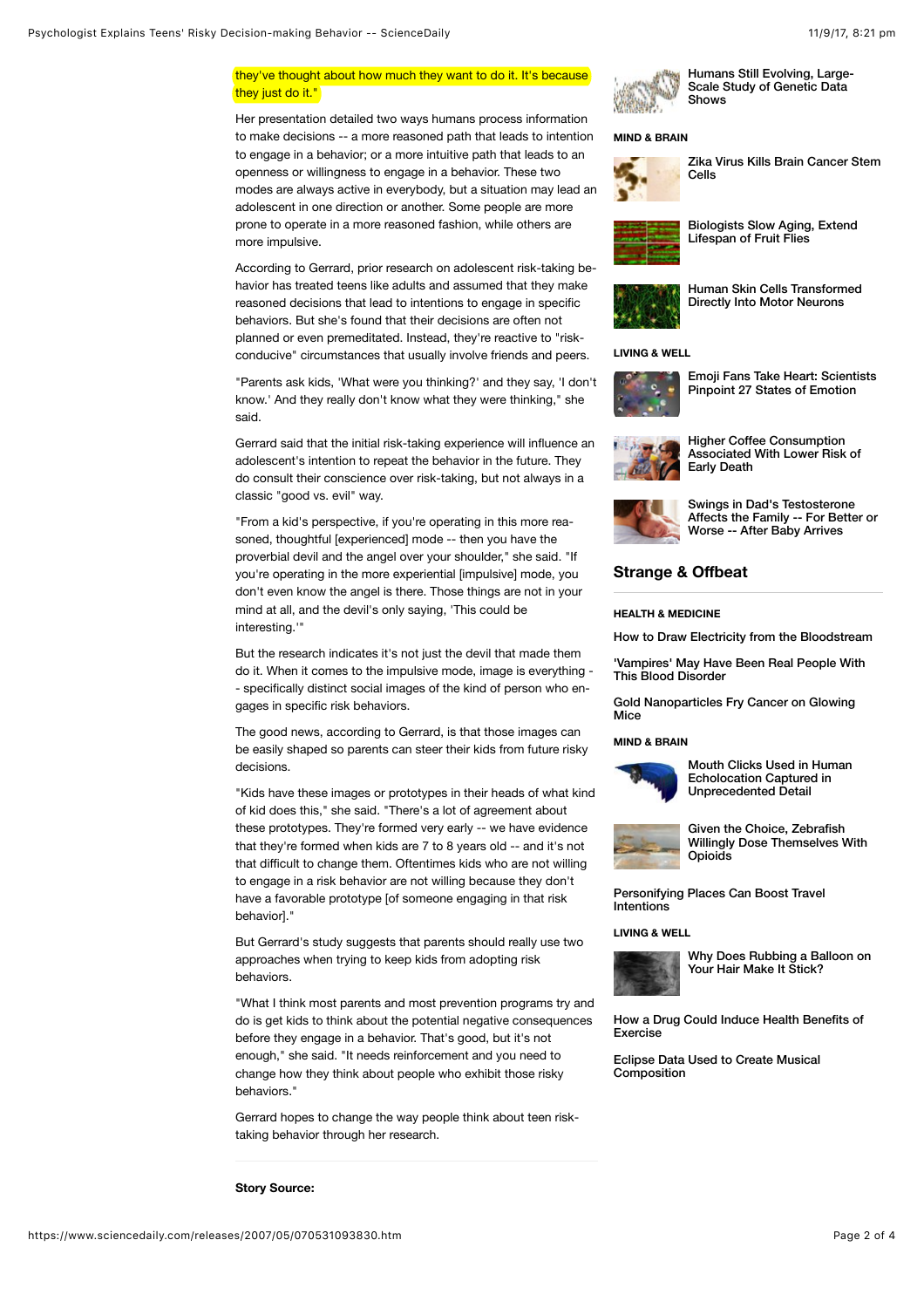[Materials](http://www.newswise.com/articles/view/530456/) provided by **[Iowa State University](http://www.iastate.edu/)**. *Note: Content may be edited for style and length.*

| Cite This Page: | MLA | APA | Chicago |  |
|-----------------|-----|-----|---------|--|
|                 |     |     |         |  |

<span id="page-2-0"></span>Iowa State University. "Psychologist Explains Teens' Risky Deci‐ sion-making Behavior." ScienceDaily. ScienceDaily, 31 May 2007. <www.sciencedaily.com/releases/2007/05/070531093830.htm>.

#### **RELATED STORIES**

**Together** 

**[read more](https://www.sciencedaily.com/releases/2015/04/150422122029.htm)** ∠

[Study Links Parental Depression to Brain](https://www.sciencedaily.com/releases/2016/05/160510213333.htm) Changes and Risk-Taking in Adolescents May 10, 2016 - Parental depression contributes to greater brain activity in areas linked to risk taking in adolescent children, likely lead‐ ing to more risk-taking and rule-breaking behav‐ iors, a new study concludes. ... **[read more](https://www.sciencedaily.com/releases/2016/05/160510213333.htm)** ∠

[New Adolescent Friendship Study Confirms](https://www.sciencedaily.com/releases/2015/07/150720110618.htm) 'Birds of a Feather Flock Together Stay

July 20, 2015 — No one likes to lose a friend, especially adolescents. Adolescent friendships are fleeting. The majority dissolve after a year or two. But why do friendships end? Researchers

[This Is Your Teen's Brain Behind](https://www.sciencedaily.com/releases/2015/04/150422122029.htm)

sought to answer this ... **[read more](https://www.sciencedaily.com/releases/2015/07/150720110618.htm)** ≫

the Wheel

observed that teens driving alone ...

Apr. 22, 2015 — A new study of teenagers and their moms reveals how adolescent brains ne‐ gotiate risk -- and the factors that modulate their risk-taking behind the wheel. Researchers

[Caring Youth-Parent Relations Can Be Vital to](https://www.sciencedaily.com/releases/2015/02/150211132103.htm) Preventing Adolescent Suicide Attempts Feb. 11, 2015 — Positive relations between youth and their parents can be key to preventing adolescent suicide attempts, according to re‐ search. Suicide is the third-leading cause of

#### **FROM AROUND THE WEB**

[Teens 'more likely to engage in risky sex' if they](http://www.medicalnewstoday.com/articles/295536.php?utm_source=TrendMD&utm_medium=cpc&utm_campaign=Medical_News_Today_TrendMD_1) have weak working memory

David McNamee, Medical News Today, 2015

[Psychiatric Ills Are Common in HIV-Infected](http://www.mdedge.com/pediatricnews/article/39183/infectious-diseases/psychiatric-ills-are-common-hiv-infected-youth?utm_source=TrendMD&utm_medium=TrendMD&utm_campaign=TrendMD_1_Pediatric_News) Youth

Jane Salodof MacNeil, Pediatric News, 2006

[AAP Conference Preview: Expert to Offer Advice](http://www.aappublications.org/news/2017/08/09/NCEWildTeens080917?utm_source=TrendMD&utm_medium=TrendMD&utm_campaign=AAPNews_TrendMD_1) on Why Teens Act the Way They Do Carla Kemp et al., AAP News, 2017

[Parents, teens misunderstand parameters of](http://www.mdedge.com/pediatricnews/article/82260/pediatrics/parents-teens-misunderstand-parameters-confidential?utm_source=TrendMD&utm_medium=TrendMD&utm_campaign=TrendMD_1_Pediatric_News) confidential interviews Whitney McKnight, Pediatric News, 2014

[Almost Half Of Teens Text While Driving](http://www.medicalnewstoday.com/articles/260472.php?utm_source=TrendMD&utm_medium=cpc&utm_campaign=Medical_News_Today_TrendMD_1) Medical News Today, 2013

[Medication compliance](http://www.mdedge.com/pediatricnews/article/98817/pediatrics/medication-compliance?utm_source=TrendMD&utm_medium=TrendMD&utm_campaign=TrendMD_1_Pediatric_News) Allison Y. Hall, MD, Pediatric News, 2015

[Innovative Programs Work to Improve Teen Dri](http://www.mdedge.com/pediatricnews/article/40801/adolescent-medicine/innovative-programs-work-improve-teen-driving?utm_source=TrendMD&utm_medium=TrendMD&utm_campaign=TrendMD_1_Pediatric_News)ving

Susan London, Pediatric News, 2011

[Connecting With Parents On Social Media Is](http://www.medicalnewstoday.com/articles/263429.php?utm_source=TrendMD&utm_medium=cpc&utm_campaign=Medical_News_Today_TrendMD_1) Good For Teens

Marie Ellis, Medical News Today, 2013

[Powered by](https://www.trendmd.com/how-it-works-readers) 

### **Free Subscriptions**

Get the latest science news with ScienceDaily's free email newsletters, updated daily and weekly. Or view hourly updated newsfeeds in your RSS reader:

adolescent death ... **[read more](https://www.sciencedaily.com/releases/2015/02/150211132103.htm)** ∠

 $\blacktriangleright$  [Email Newsletters](https://www.sciencedaily.com/newsletters.htm)

**S** [RSS Feeds](https://www.sciencedaily.com/newsfeeds.htm)

### **Follow Us**

Keep up to date with the latest news from ScienceDaily via social networks:

- f [Facebook](https://www.facebook.com/sciencedaily)
- **[Twitter](https://twitter.com/sciencedaily)**
- $X^+$  [Google+](https://plus.google.com/+sciencedaily)
- in [LinkedIn](https://www.linkedin.com/company/sciencedaily)

### **Mobile Apps**

Get the latest news from ScienceDaily via our free mobile apps, available for download on the following platforms:

- [iPhone/iPad](https://itunes.apple.com/us/app/sciencedaily-for-iphone/id719769502?mt=8)
- **[Android](https://play.google.com/store/apps/details?id=com.sciencedaily.sciencedaily&hl=en)**

### **Have Feedback?**

Tell us what you think of ScienceDaily -- we welcome both positive and negative comments. Have any problems using the site? Questions?

- **[Leave Feedback](https://sciencedaily.wufoo.com/forms/sciencedaily-feedback/)**
- / [Contact Us](https://www.sciencedaily.com/contact.htm)

[About This Site](https://www.sciencedaily.com/about.htm) | [Editorial Sta](https://www.sciencedaily.com/staff.htm)ff | [Awards & Reviews](https://www.sciencedaily.com/awards.htm) | [Contribute](https://www.sciencedaily.com/contribute.htm) | [Advertise](https://www.sciencedaily.com/advertise.htm) | [Privacy Policy](https://www.sciencedaily.com/privacy.htm) | [Terms of Use](https://www.sciencedaily.com/terms.htm)